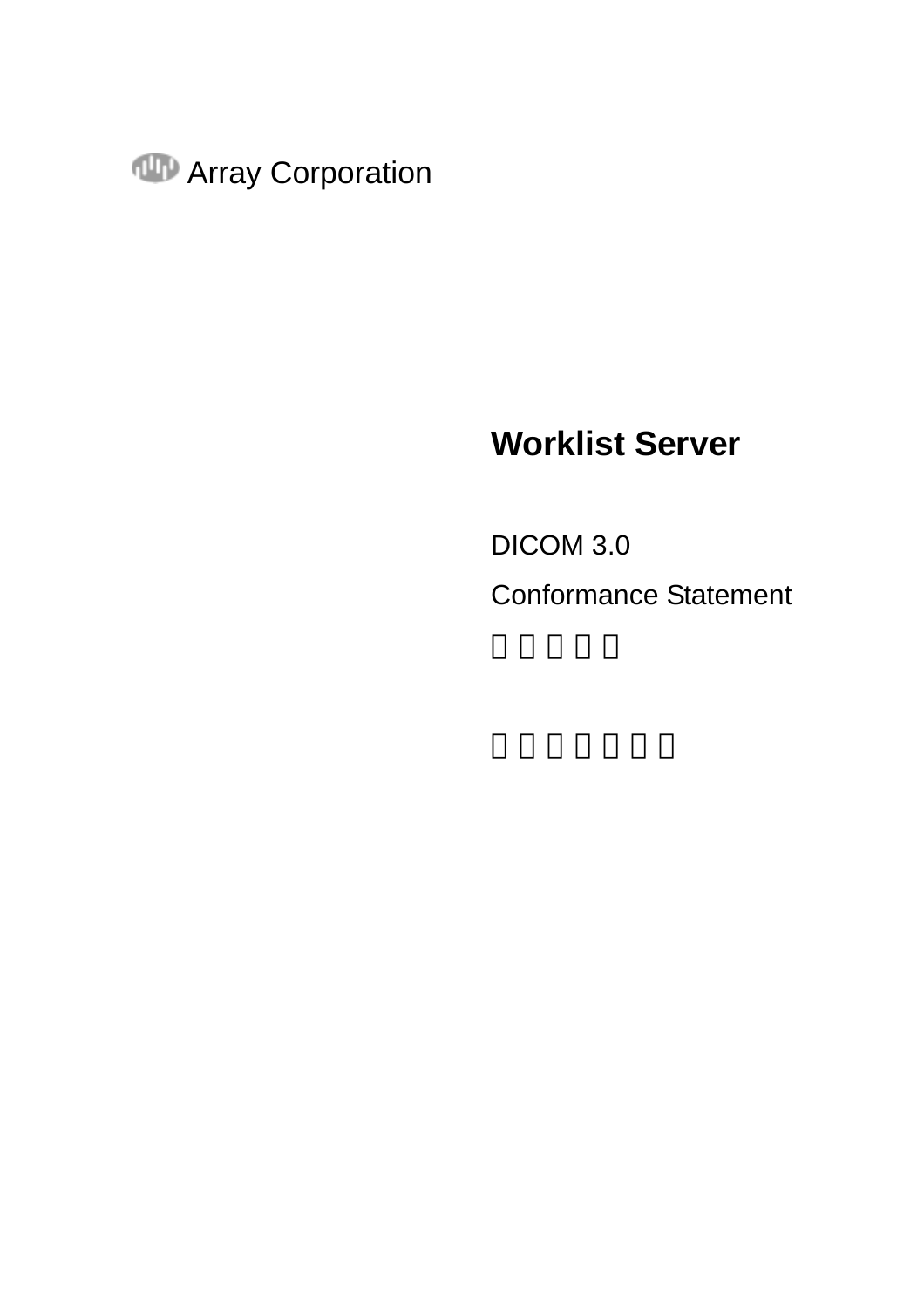| $\overline{2}$         |                                               |  |
|------------------------|-----------------------------------------------|--|
| 2.1                    |                                               |  |
| 2.2                    |                                               |  |
| 2.3                    |                                               |  |
| 3                      |                                               |  |
| 3.1                    | <b>Worklist Server</b>                        |  |
| 3.1.1                  |                                               |  |
| 3.1.2<br>3.1.3         |                                               |  |
| 3.1.4                  |                                               |  |
| 3.1.5                  |                                               |  |
| $\boldsymbol{\Lambda}$ |                                               |  |
| 4.1                    |                                               |  |
| 4.2                    | TCP/IP                                        |  |
| 4.2.1                  |                                               |  |
| 5                      |                                               |  |
|                        |                                               |  |
| 5.1                    |                                               |  |
| 5.2                    |                                               |  |
| 6                      |                                               |  |
| 6.1                    | <b>AE</b>                                     |  |
| 6.2                    |                                               |  |
| 7                      | <b>SUPPORT FOR EXTENDED CHARACTER SETS 11</b> |  |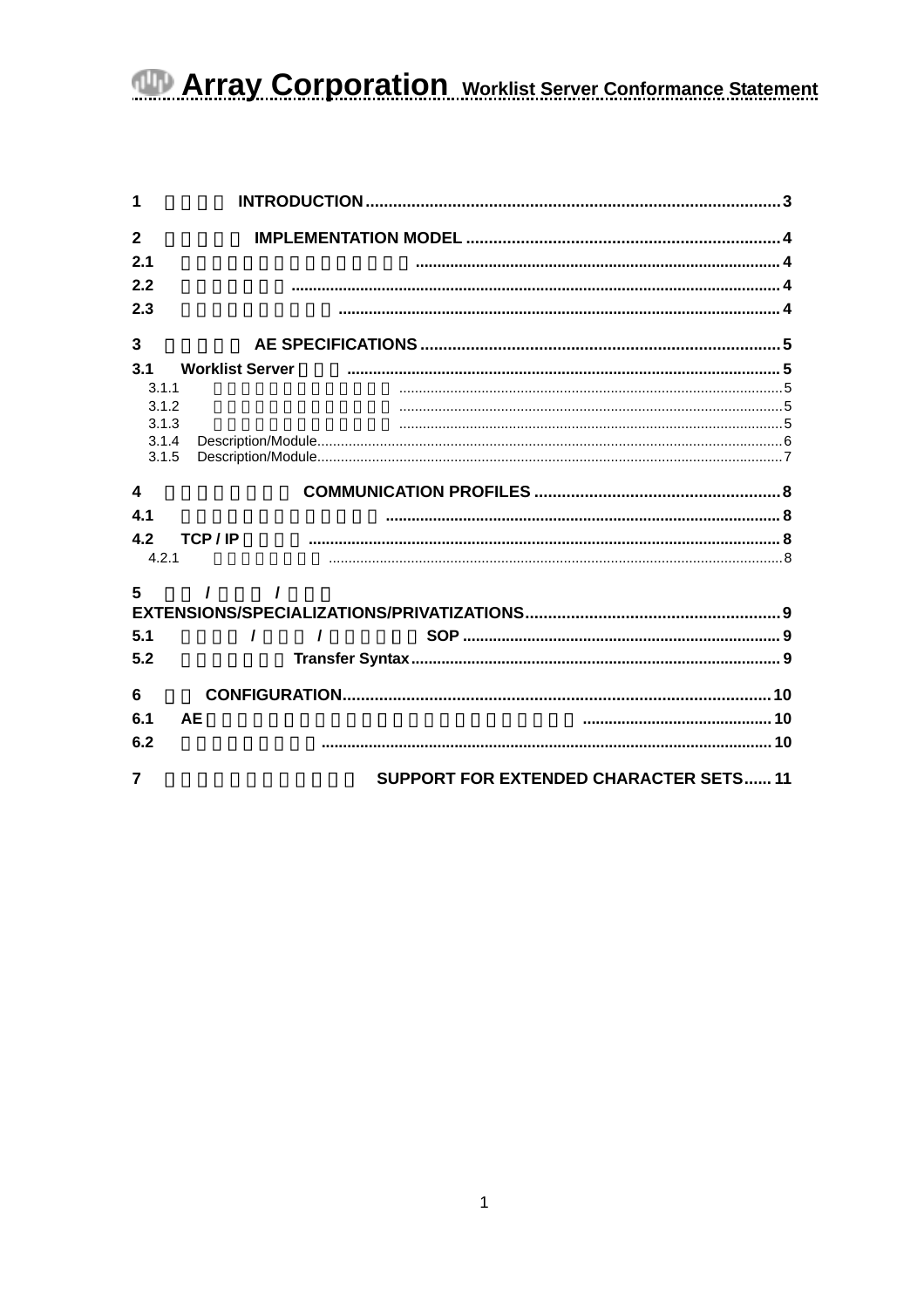### Revision Record

| <b>Revision</b> | <b>Date</b>      | Reason | <b>Page Changed</b> |
|-----------------|------------------|--------|---------------------|
| $1.0$ (Initial) | 12 January, 2001 |        |                     |
|                 |                  |        |                     |
|                 |                  |        |                     |
|                 |                  |        |                     |

Copyright 2000 Array Corporation All Rights Reserved.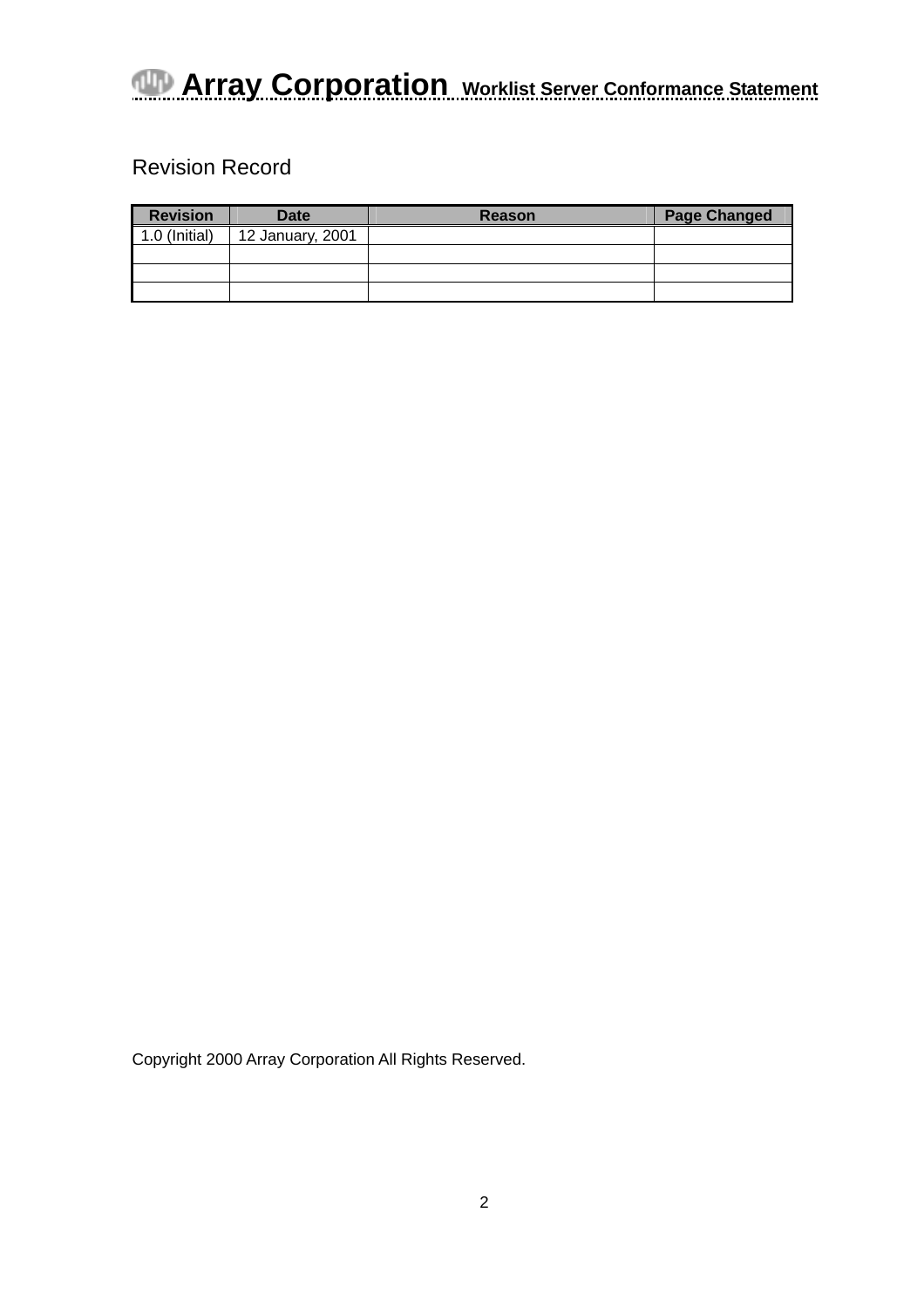### <span id="page-3-0"></span>**1 1 Introduction**

この適合性宣言 Conformance Statement)は、N National Electrical Manufacturers Association **Exercists Transfer and Exercise Security** Exercise Contract Digital Imaging and

Communications in Medicine = DICOM PS 3.2-1998 Worklist Server DICOM

AE Application Entity

DICOM Digital Imaging and Communications in Medicine

PDU Protocol Data Unit

SCU Service Class User

SCP Service Class Provider

SOP Service-Object Pair

SQL Structured Query Language

TCP/IP Transmission Control Protocol/Internet Protocol

UI User Interface

UID Unique Identifier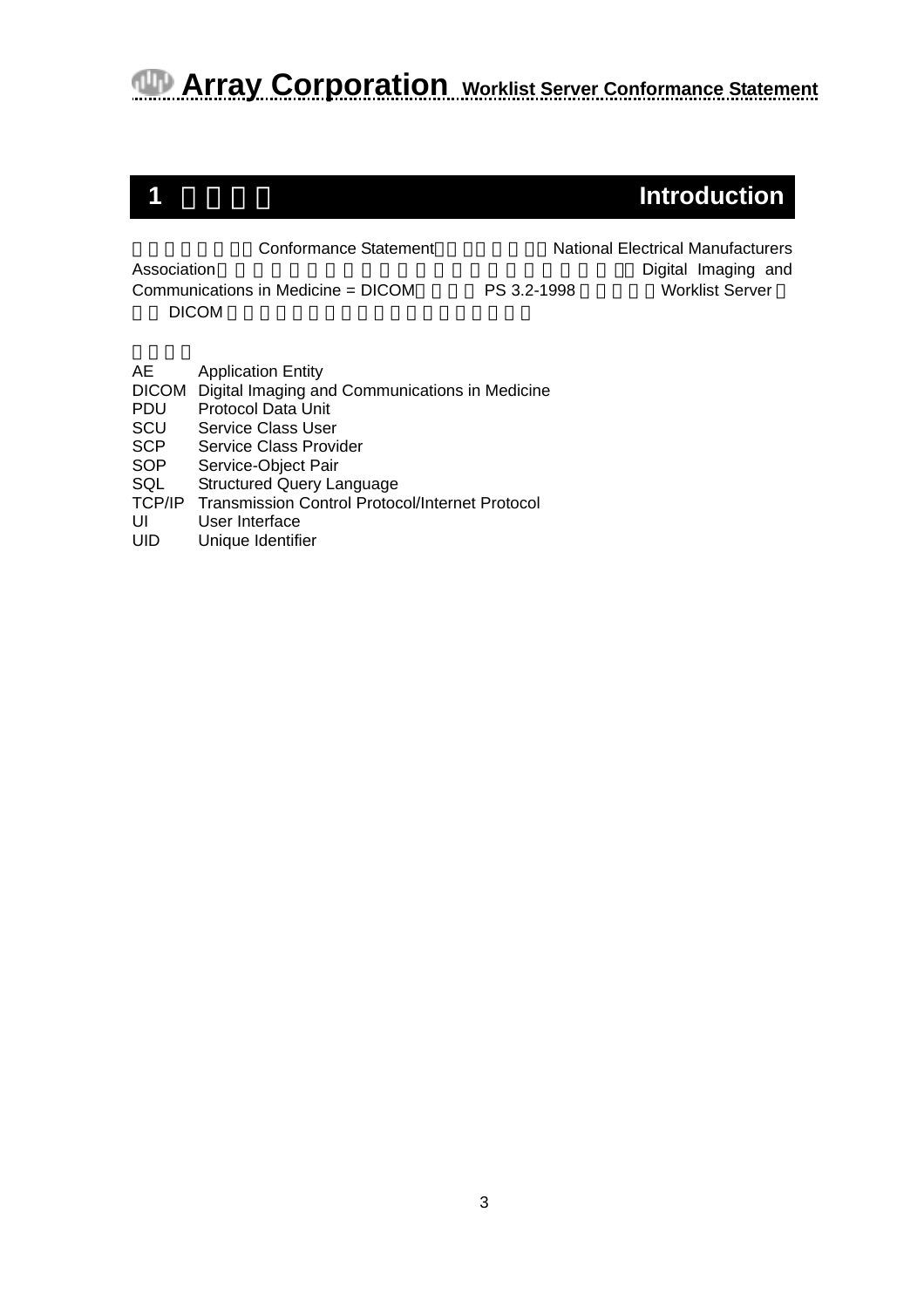<span id="page-4-0"></span>

 $2.2$ 



**2.3** 実世界活動の順序制御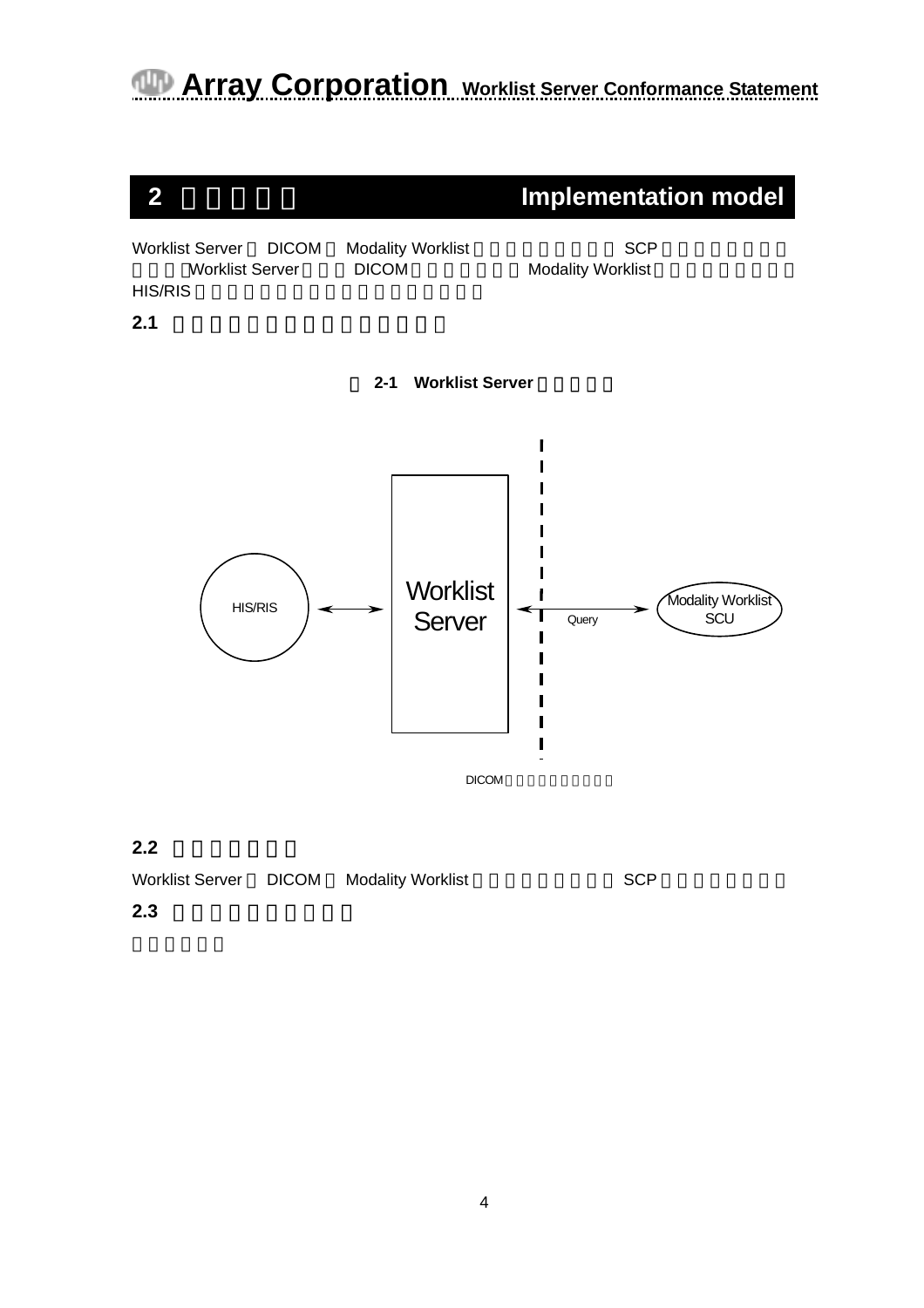### <span id="page-5-0"></span>**3 AE specifications**

#### **3.1 Worklist Server**

Worklist Server SCP DICOM V3.0 SOP

#### **3-1 Worklist Server SCP SOP**

| SOP Class Name                      | <b>SOP Class UID</b>   |
|-------------------------------------|------------------------|
| Modality Worklist Info Model - FIND | 1.2.840.10008.5.1.4.31 |
| Verification                        | 1.2.840.10008.1.1      |

#### **3.1.1** アソシエーション確立の方針

#### **3.1.1.1** 概要

Worklist Server が使用する最大PDUサイズは mergecom.app の中で設定可能で,4Kバ

#### **3.1.1.2** アソシエーションの数

Worklist Server TCP/IP レベルでの場合を使用しているようになります。 mergecom.app

#### **3.1.1.3** 非同期の性質

Worklist Server

### **3.1.1.4** 実装識別情報

Worklist Server **WORKLIST** Implementation Class UID = "1.2.392.200054. 30850000.1.0.1"

Implementation Version name = "ArrayWLServ1.0"

### **3.1.2** アソシエーション開始の方針

Worklist Server

### **3.1.3** アソシエーション受諾の方針

| 3.1.3.1 | <b>Modality Worklist FIND</b> |
|---------|-------------------------------|
|---------|-------------------------------|

 $3.1.3.1.1$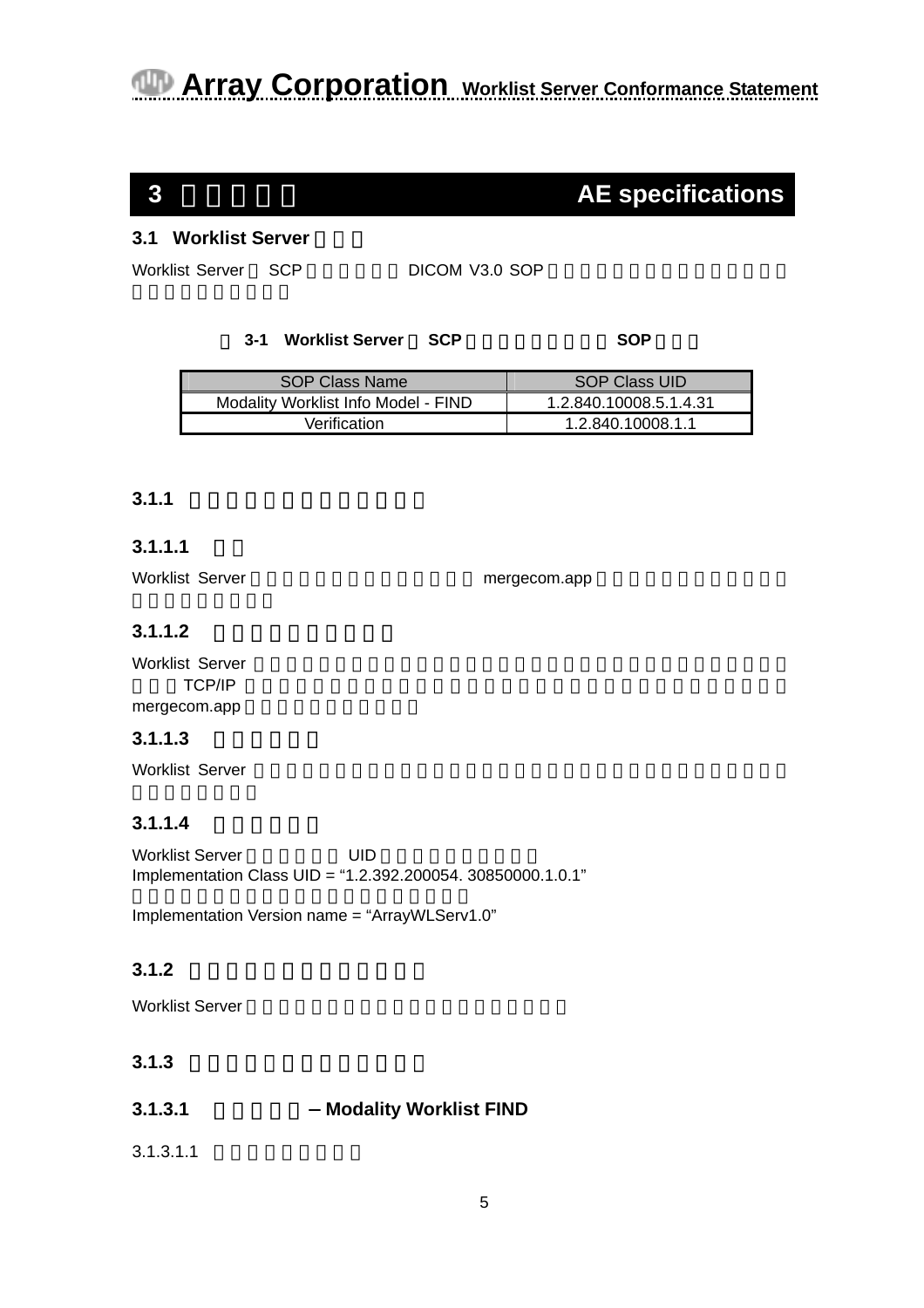<span id="page-6-0"></span>

Worklist Server Modality Worklist SCU Modality Worklist Worklist Server HIS/RIS **Notable SCU** 

 $3.1.3.1.2$ 

Worklist Server Query

#### **3-2 Modality Worklist SCP**

| <b>Presentation Context Table</b>   |                        |        |            |             |  |
|-------------------------------------|------------------------|--------|------------|-------------|--|
| <b>Abstract Syntax</b>              | Transfer               | Role   | Extended   |             |  |
| Name                                | UID                    | Syntax |            | Negotiation |  |
| Modality Worklist Info Model - FIND | 1.2.840.10008.5.1.4.31 |        | <b>SCP</b> | none        |  |

#### <span id="page-6-1"></span> **3-3** Modality Worklist SCP **Transfer Syntax**

| Name                             | UID                 |
|----------------------------------|---------------------|
| Explicit VR Big Endian           | 1.2.840.10008.1.2.2 |
| <b>Explicit VR Little Endian</b> | 1.2.840.10008.1.2.1 |
| Implicit VR Little Endian        | 1.2.840.10008.1.2   |

 $3.1.3.1.2.1$ 

Worklist Server

| <b>3.1.4 Description/Module</b>         | Tag          | <b>Key Type</b>  |
|-----------------------------------------|--------------|------------------|
| <b>Scheduled Procedure Step</b>         |              |                  |
| Scheduled Procedure Step Sequence       | (0040, 0100) | R                |
| > Scheduled Station AE Title            | (0040,0001)  | R                |
| > Scheduled Procedure Step Start Date   | (0040,0002)  | R                |
| > Scheduled Procedure Step Start Time   | (0040,0003)  | R                |
| $>$ Modality                            | (0008,0060)  | R                |
| > Scheduled Performing Physician's Name | (0040,0006)  | R                |
| <b>Imaging Service Request</b>          |              |                  |
| <b>Accession Number</b>                 | (0008, 0050) | O                |
| Referring Physician's Name              | (0008,0090)  | $\left( \right)$ |
| <b>Patient Identification</b>           |              |                  |
| Patient's Name                          | (0010, 0010) | R                |
| Patient ID                              | (0010, 0020) | R                |
| <b>Patient Demographic</b>              |              |                  |
| Patient's Birth Date                    | (0010, 0030) | ∩                |
| Patient's Sex                           | (0010, 0040) | 0                |

#### **Table 1. The Matching Key Attributes**

Worklist Server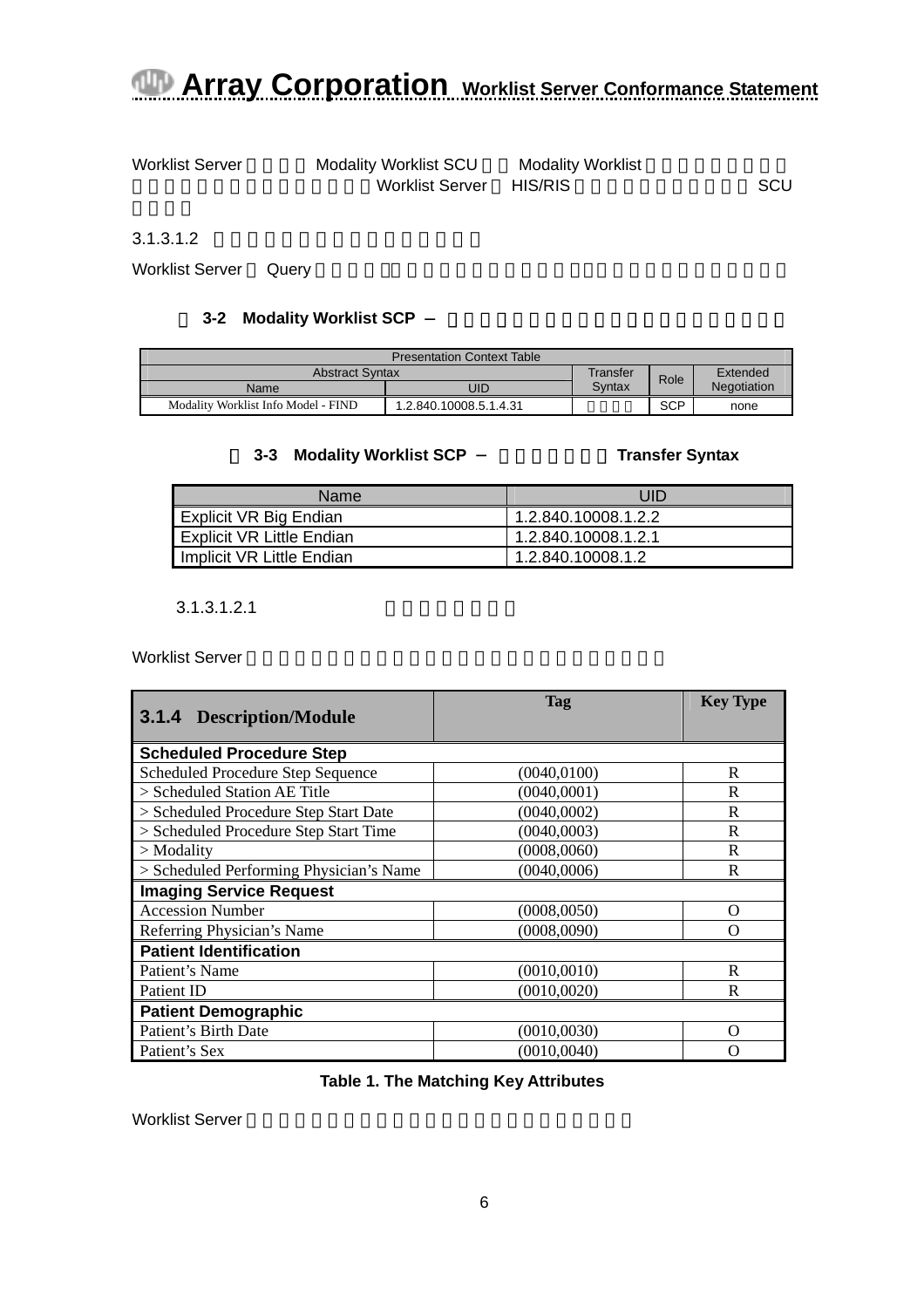<span id="page-7-0"></span>

| <b>3.1.5 Description/Module</b>            | Tag          | <b>Key Type</b> |
|--------------------------------------------|--------------|-----------------|
| <b>SOP Common</b>                          |              |                 |
| Specific Character Set                     | (0008, 0005) | 1 <sub>C</sub>  |
| <b>Scheduled Procedure Step</b>            |              |                 |
| Scheduled Procedure Step Sequence          | (0040, 0100) |                 |
| > Scheduled Station AE Title               | (0040,0001)  | 1               |
| > Scheduled Procedure Step Start Date      | (0040,0002)  | 1               |
| > Scheduled Procedure Step Start Time      | (0040,0003)  | 1               |
| $>$ Modality                               | (0008, 0060) | 1               |
| > Scheduled Performing Physician's Name    | (0040,0006)  | $\overline{2}$  |
| > Scheduled Procedure Step Description     | (0040,0007)  | 1 <sup>C</sup>  |
| > Scheduled Station Name                   | (0040, 0010) | $\overline{2}$  |
| > Scheduled Procedure Step Location        | (0040, 0011) | $\overline{2}$  |
| > Pre-Medication                           | (0040, 0012) | 2C              |
| > Scheduled Procedure Step ID              | (0040,0009)  | 1               |
| > Requested Contrast Agent                 | (0032, 1070) | 2C              |
| > Scheduled Procedure Step Status          | (0040, 0020) | 3               |
| <b>Requested Procedure</b>                 |              |                 |
| <b>Requested Procedure ID</b>              | (0040, 1001) | 1               |
| <b>Requested Procedure Description</b>     | (0032, 1060) | 1 <sup>C</sup>  |
| <b>Study Instance UID</b>                  | (0020,000D)  | 1               |
| <b>Referenced Study Sequence</b>           | (0008, 1110) | $\overline{2}$  |
| > Referenced SOP Class UID                 | (0008, 1150) | 1 <sup>C</sup>  |
| > Referenced SOP Instance UID              | (0008, 1155) | 1C              |
| <b>Requested Procedure Priority</b>        | (0040, 1003) | $\overline{2}$  |
| <b>Patient Transport Arrangements</b>      | (0040, 1004) | $\overline{2}$  |
| <b>Imaging Service Request</b>             |              |                 |
| <b>Accession Number</b>                    | (0008, 0050) | $\overline{2}$  |
| <b>Requesting Physician</b>                | (0032, 1032) | $\overline{2}$  |
| Referring Physician's Name                 | (0008,0090)  | $\overline{2}$  |
| <b>Visit Identification</b>                |              |                 |
| <b>Admission ID</b>                        | (0038, 0010) | $\overline{2}$  |
| <b>Visit Status</b>                        |              |                 |
| <b>Current Patient Location</b>            | (0038, 0300) | $\overline{2}$  |
| <b>Visit Relationship</b>                  |              |                 |
| <b>Referenced Patient Sequence</b>         | (0008, 1120) | 2               |
| > Referenced SOP Class UID                 | (0008, 1150) | 2               |
| > Referenced SOP Instance UID              | (0008, 1155) | $\overline{2}$  |
| <b>Patient Identification</b>              |              |                 |
| Patient's Name                             | (0010, 0010) | 1               |
| Patient ID                                 | (0010, 0020) | 1               |
| <b>Patient Demographic</b>                 |              |                 |
| Patient's Birth Date                       | (0010, 0030) | $\overline{2}$  |
| Patient's Sex                              | (0010, 0040) | 2               |
| Ptient's Weight                            | (0010, 1030) | $\mathfrak{2}$  |
| Confidentiality constraint on patient data | (0040, 3001) | $\overline{2}$  |
| <b>Patient Medical</b>                     |              |                 |
| <b>Patient State</b>                       | (0038, 0500) | $\overline{2}$  |
| <b>Pregnancy Status</b>                    | (0010, 21C0) | $\overline{2}$  |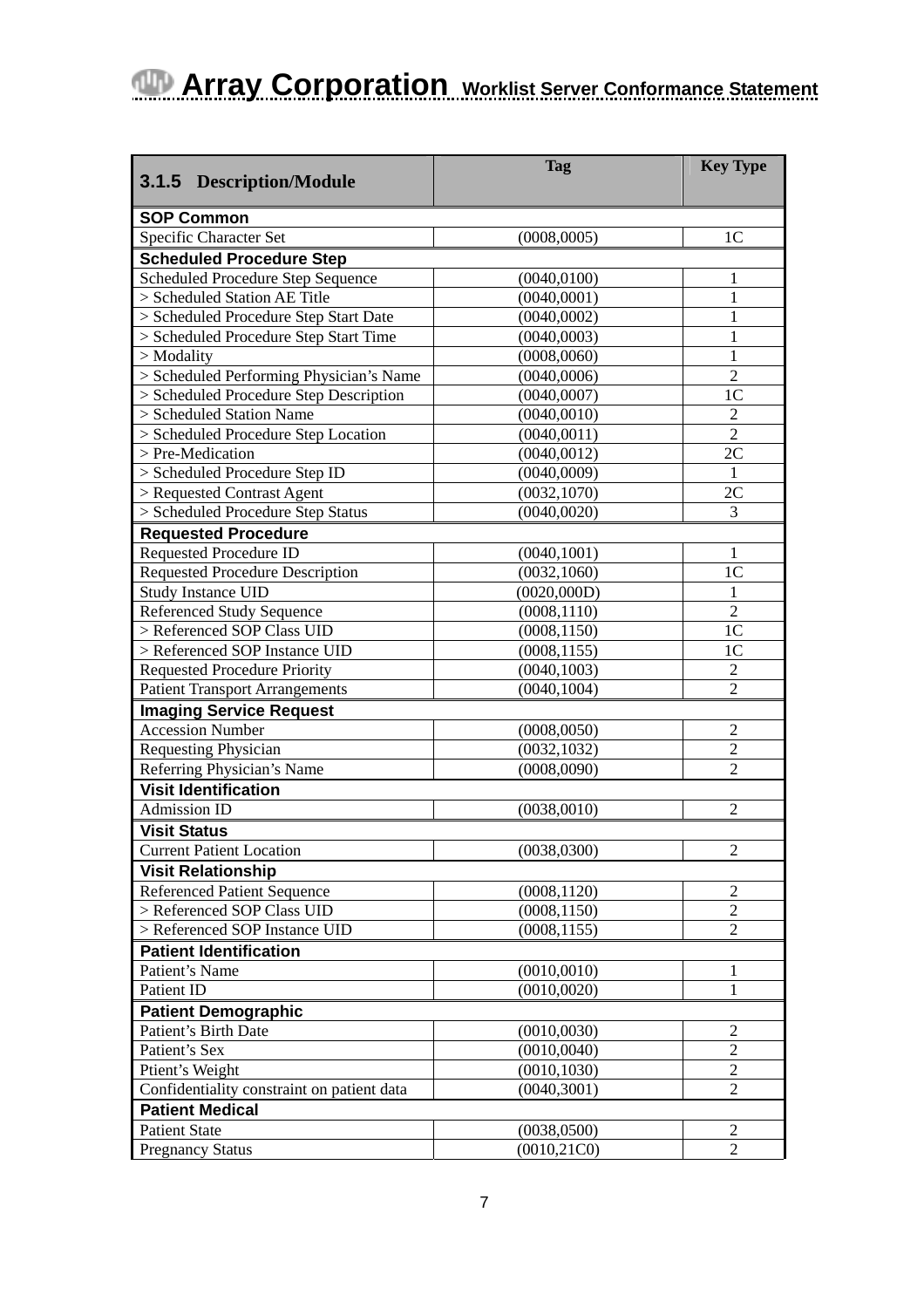<span id="page-8-0"></span>

| Medical Alerts     | (0010.2000) |  |
|--------------------|-------------|--|
| Contrast Allergies | (0010.2110) |  |
| Special Needs      | (0038.0050) |  |

#### **Table 2. The Return Key Attributes**

Worklist Server SCU C-FIND-RSP

**3-4 C-FIND-RSP** 

|  | A700             | (0000, 0902)                     |
|--|------------------|----------------------------------|
|  | A900             | $(0000, 0901)$<br>$(0000, 0902)$ |
|  | C001             |                                  |
|  | <b>FE00</b>      |                                  |
|  | FF <sub>00</sub> |                                  |
|  | 0000             |                                  |

 $3.1.5.1.1$ 

Worklist Server New Yorklist Server New Yorklist Server

 $SCU$ 

|     | 3.1.5.1.2 Transfer Syntax |         |  |
|-----|---------------------------|---------|--|
| SCU | <b>Transfer Syntax</b>    | $3 - 3$ |  |

### **4 Communication profiles**

| 4.1                        |              |                |          |
|----------------------------|--------------|----------------|----------|
| <b>Worklist Server</b>     | <b>PS3.8</b> | DICOM TCP / IP |          |
| 4.2 TCP/IP                 |              |                |          |
| <b>Worklist Server</b>     | Windows NT   |                | TCP / IP |
| 4.2.1                      |              |                |          |
| Worklist Server Windows NT |              | OS             |          |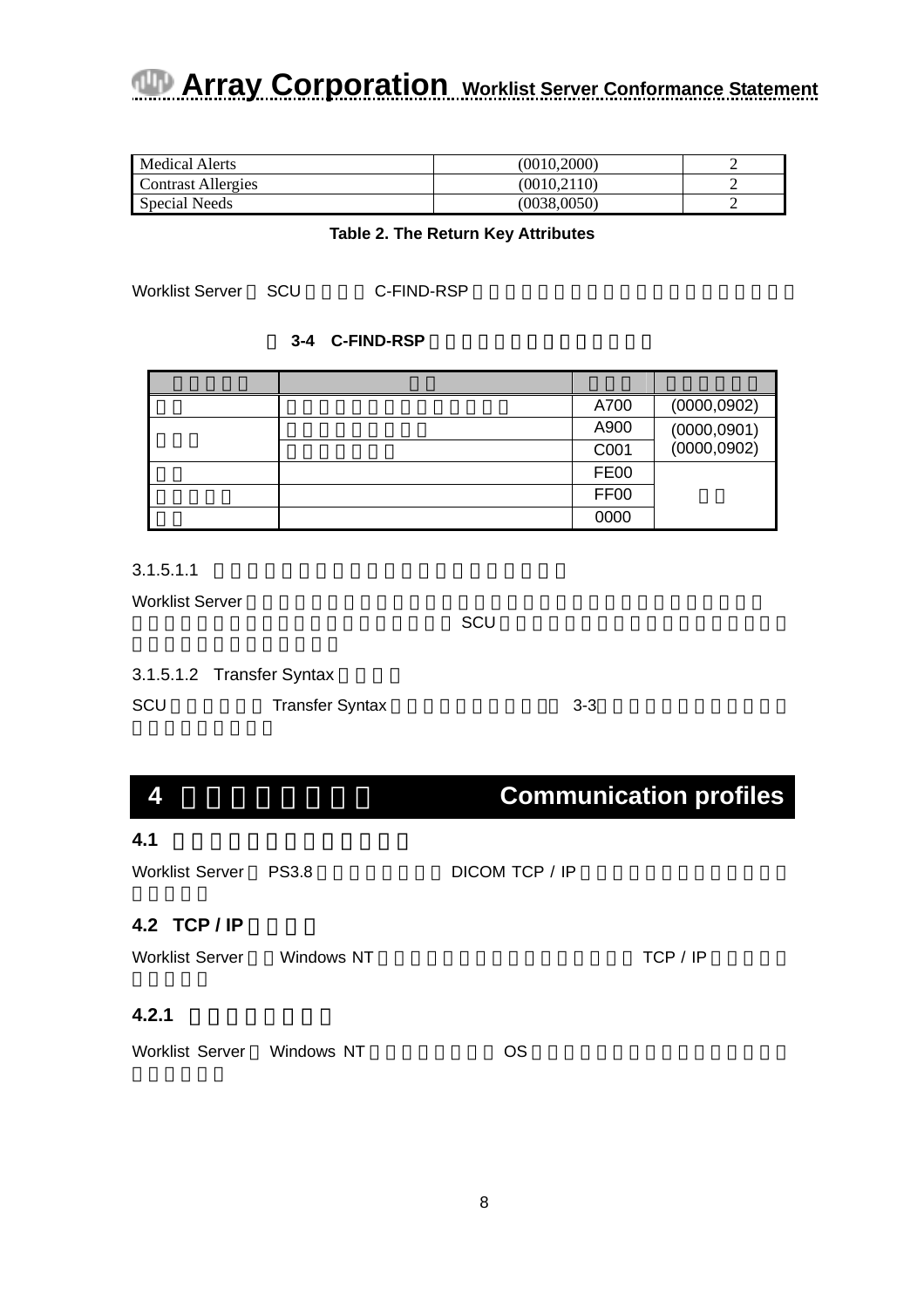<span id="page-9-0"></span>

| <b>Extensions/Specializations/Privatizations</b> |  |                        |                        |            |     |  |
|--------------------------------------------------|--|------------------------|------------------------|------------|-----|--|
| 5.1                                              |  | $\prime$               |                        | <b>SOP</b> |     |  |
| <b>Worklist Server</b>                           |  |                        |                        |            | SOP |  |
| 5.2                                              |  | <b>Transfer Syntax</b> |                        |            |     |  |
| <b>Worklist Server</b>                           |  |                        | <b>Transfer Syntax</b> |            |     |  |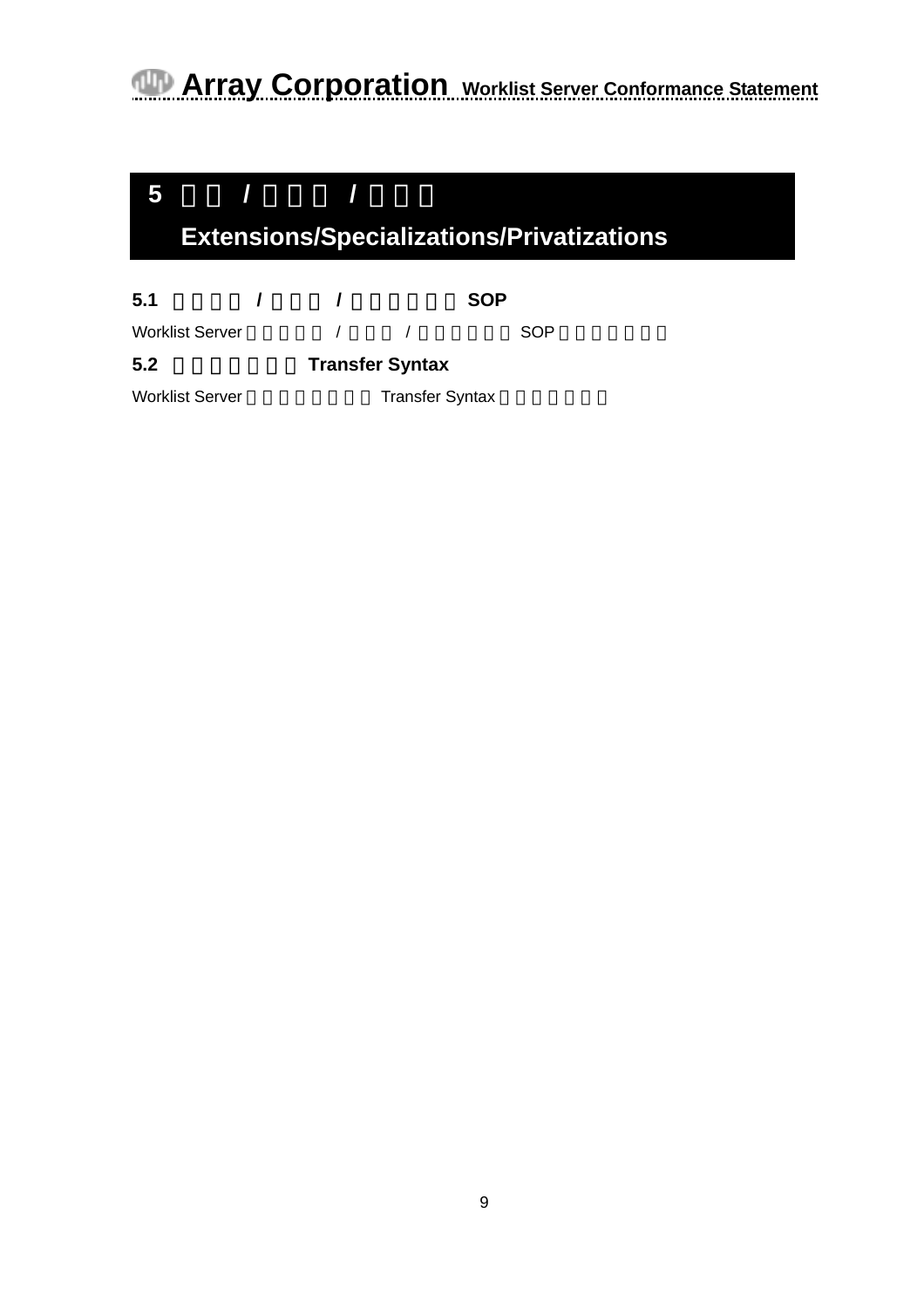<span id="page-10-0"></span>

| 6      | <b>Configuration</b> |
|--------|----------------------|
| 6.1 AE |                      |

**6.2** 設定可能なパラメタ